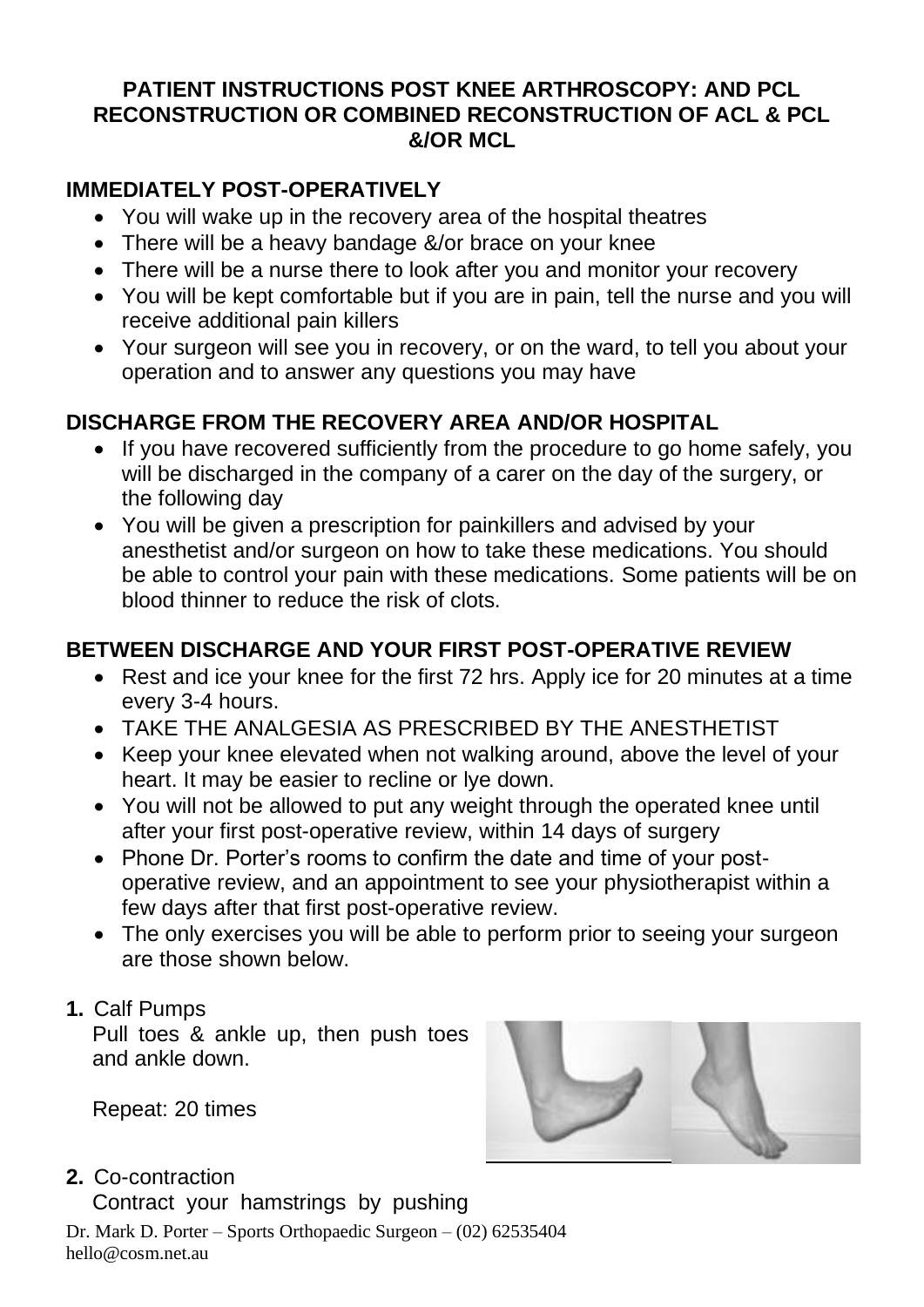your heel into the bed and then cocontract your quadriceps while holding the hamstring contraction. This exercise may also be performed with a rolled towel behind the knee and attempt to squash the towel while keeping your heel on the bed.



Hold: 5-10 seconds.

Repeat: 10 times

# **YOUR DRESSINGS**

- Under your bandage there will be a layer of "soft band" cotton wool bandage, and under that the dressings covering the wound. The wounds will be closed with "dissolvable" sutures.
- If you are seeing the surgeon for your post-operative review within 10 days, leave all the bandages intact until then.
- If your appointment is 10 days or more later, you can "de-bulk" the bandages after 7 days. This involves taking off the bandage and the cotton wool. It is common for there to be some blood visible under the bandage and/or some bruising related to the graft harvest site, so this should not cause alarm. Leave the dressings covering the wounds until you attend your follow up appointment.
- YOUR WOUNDS MUST BE KEPT CLEAN AND DRY UNTIL REVIEW.

# **POST-OPERATIVE REVIEW**

- After you have returned home, phone Dr. Porter's rooms to confirm the date and time of your post-operative review. You may be sent an SMS reminder.
- At this appointment Dr. Porter will check the wounds and redress them as appropriate. You will also be instructed on what exercises you are allowed to perform and how much weight you are allowed to place on the operated leg

# **POST-OPERATIVE REHABILITATION (show this to your physiotherapist)**

- A hinged brace is worn for a total of 8 weeks. It is set at 10-45 degrees for one week, then 0-60 for one week, then 0-90 for one week and then 0-120 for the  $4<sup>th</sup>$  week.
- You are only allowed to begin weight-bearing with the brace on and locked in full extension, after the first post-operative review by your surgeon. The brace protects the graft from the pull of the hamstrings. The brace can be opened up to allow the relevant range of movement, when not weight bearing, and can be removed under the supervision of the physiotherapist for your exercises.
- Passive ROM exercises are performed for the first week, then assisted heel-slides are introduced.